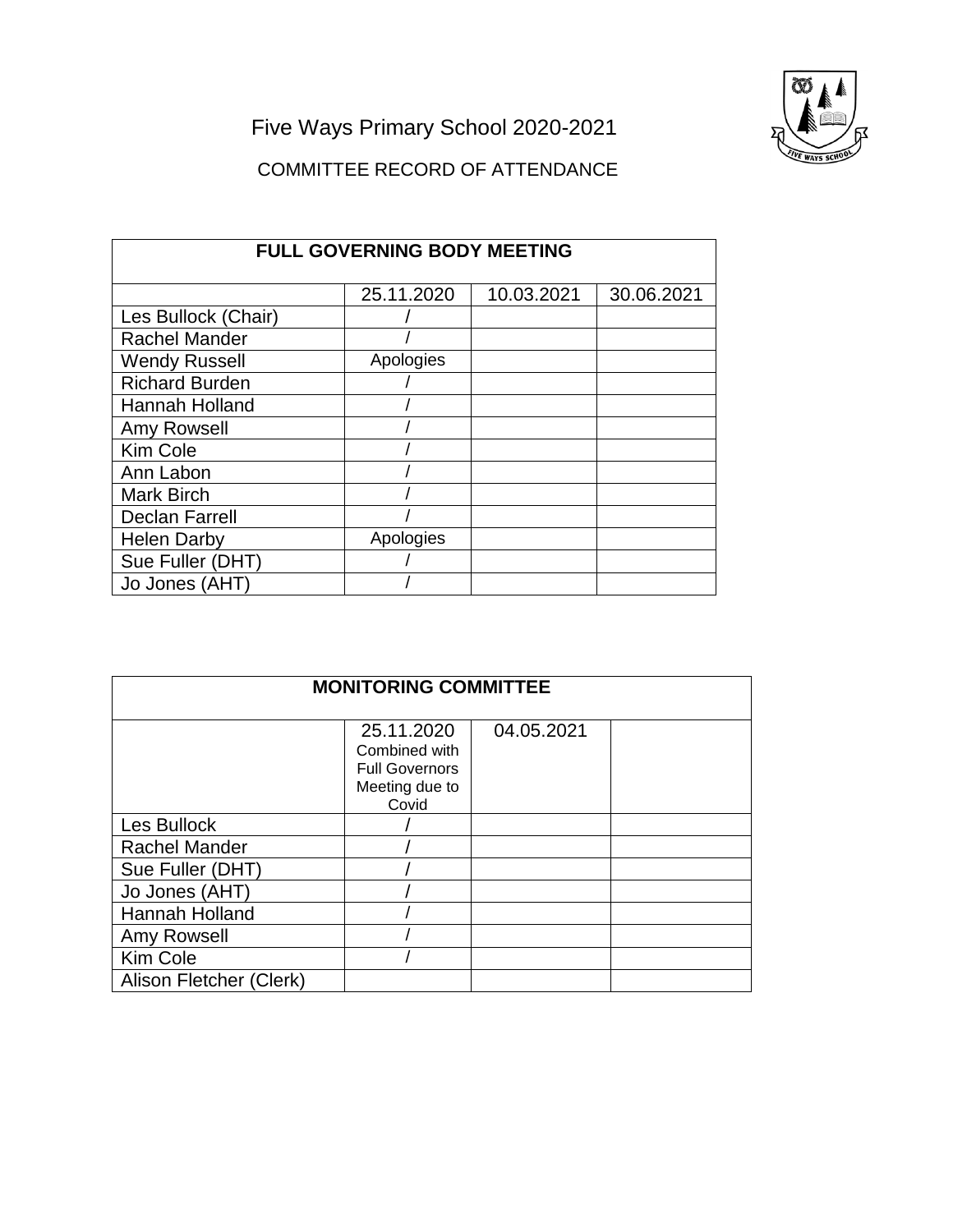| <b>FINANCE COMMITTEE</b> |            |            |            |            |
|--------------------------|------------|------------|------------|------------|
|                          | 09.12.2020 | 09.02.2021 | 18.05.2021 | 15.06.2021 |
| Les Bullock              |            |            |            |            |
| Richard Burden (Chair)   |            |            |            |            |
| <b>Rachel Mander</b>     |            |            |            |            |
| <b>Wendy Russell</b>     | Apologies  |            |            |            |
| Hannah Holland           |            |            |            |            |
| Kim Cole                 |            |            |            |            |
| Sue Fuller (DHT)         |            |            |            |            |
| Jo Jones (AHT)           |            | Apologies  |            |            |
| Alison Fletcher (Clerk)  |            |            |            |            |

| <b>CURRICULUM, PERSONAL DEVELOPMENT AND WELL-BEING</b><br><b>COMMITTEE</b> |                                                                                 |            |  |
|----------------------------------------------------------------------------|---------------------------------------------------------------------------------|------------|--|
|                                                                            | 25.11.2020<br>Combined with<br><b>Full Governors</b><br>Meeting due to<br>Covid | 27.04.2021 |  |
| Les Bullock                                                                |                                                                                 |            |  |
| <b>Rachel Mander</b>                                                       |                                                                                 |            |  |
| Mark Birch                                                                 |                                                                                 |            |  |
| Ann Labon (Chair)                                                          |                                                                                 |            |  |
| <b>Richard Burden</b>                                                      |                                                                                 |            |  |
| Hannah Holland                                                             |                                                                                 |            |  |
| Amy Rowsell                                                                |                                                                                 |            |  |
| <b>Helen Darby</b>                                                         | Apologies                                                                       |            |  |
| Sue Fuller (DHT)                                                           |                                                                                 |            |  |
| Jo Jones (AHT)                                                             |                                                                                 |            |  |
| Alison Fletcher (Clerk)                                                    |                                                                                 |            |  |